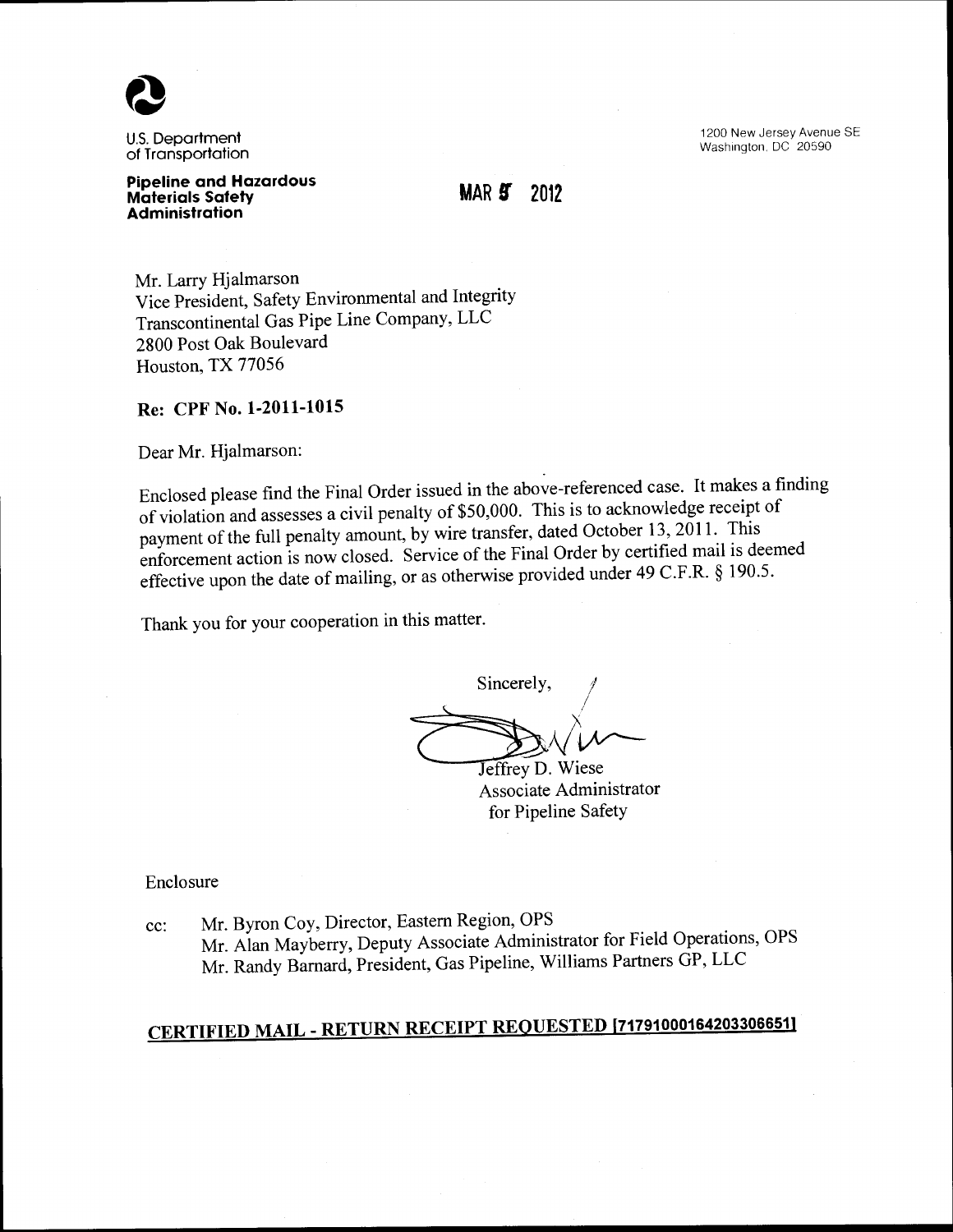# U.S. DEPARTMENT OF TRANSPORTATION PIPELINE AND HAZARDOUS MATERIALS SAFETY ADMINISTRATION OFFICE OF PIPELINE SAFETY WASHINGTON, D.C. 20590

)

)

)

In the Matter of )

Transcontinental Gas Pipe Line ) Company, LLC, ) a/k/a Williams Gas Pipeline-TRANSCO,

Respondent. ) --------------) CPF No. 1-2011-1015

### FINAL ORDER

On August 31 to September 3, 2009, pursuant to 49 U.S.C. § 60117, a representative of the New York Department of Public Service, as agent for the Pipeline and Hazardous Materials Safety Administration (PHMSA), Office of Pipeline Safety (OPS), conducted an on-site pipeline safety inspection of the facilities and records of Transcontinental Gas Pipe Line Company, LLC (Transco or Respondent) in Staten Island, New York.<sup>1</sup> Transco operates an interstate natural gas transportation system that covers 10,000 miles and serves major markets in New York City, Atlanta, and the Mid-Atlantic region, including two natural gas pipelines in the Staten Island area approximately 15 miles in length.

As a result of the inspection, the Director, Eastern Region, OPS (Director), issued to Respondent, by letter dated October 5, 2011, a Notice of Probable Violation and Proposed Civil Penalty (Notice). In accordance with 49 C.F.R. § 190.207, the Notice proposed finding that Transco had violated 49 C.F.R. § 192.605(a) and proposed assessing a civil penalty of \$50,000 for the alleged violation.

Transco responded to the Notice by letter dated October 10, 2011 (Response). The company did not contest the allegation of violation and paid the proposed civil penalty of \$50,000, as provided in 49 C.F.R. § 190.227. Payment of the penalty serves to close the case with prejudice to Respondent.

<sup>&</sup>lt;sup>1</sup> Williams Partners L.P., is a master limited partnership involved in the transportation, gathering, treating, processing, and storage of oil and natural gas. According to its website, Williams Partners L.P., owns a 100 percent interest in Transco. *http://www.williamslp.com/Gas\_Pipeline* (last accessed Jan. 9, 2012).